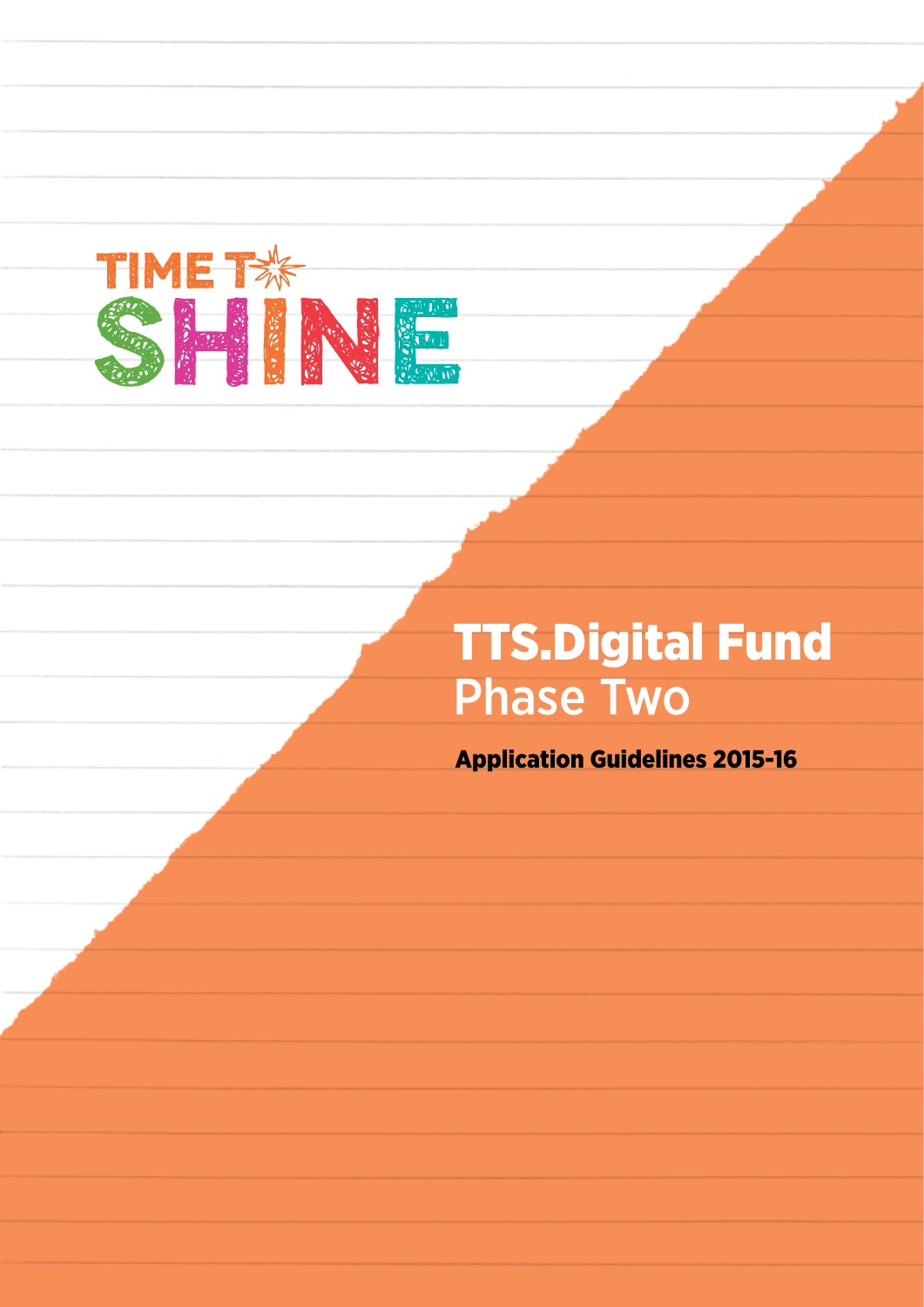# What is the TTS.Digital Fund?

TTS.Digital is a funding programme designed to inspire digital creativity in young people. It will support a series of projects led by young people and working with a collaboration of arts organisations with technology partners.

The fund is intended to encourage experimentation, test new ways of working, forge new partnerships, unlock potential and share knowledge and enthusiasm across generations and artistic disciplines.

TTS.Digital is a fund which was created as part of Time to Shine, Scotland's National Youth Arts Strategy. The strategy set out a vision and key recommendations to enable Scotland's children and young people to flourish and achieve, in and through the arts and culture. For more information on Time to Shine visit **our [website](http://www.creativescotland.com/what-we-do/major-projects/national-projects/national-youth-arts-strategy)**.

TTS.Digital has been delivered in two phases. Phase One ran from May to August 2015 and funded **[10 experimental pilot digital arts](http://www.creativescotland.com/what-we-do/latest-news/archive/2015/05/new-funding-announced-for-youth-led-digital-arts-and-culture-projects)  [projects](http://www.creativescotland.com/what-we-do/latest-news/archive/2015/05/new-funding-announced-for-youth-led-digital-arts-and-culture-projects)** led by young people that tested methodologies and ways of working.

We are now inviting applications for TTS.Digital Phase Two, with an open call for larger-scale projects which build on the outcomes of the Phase One pilot projects.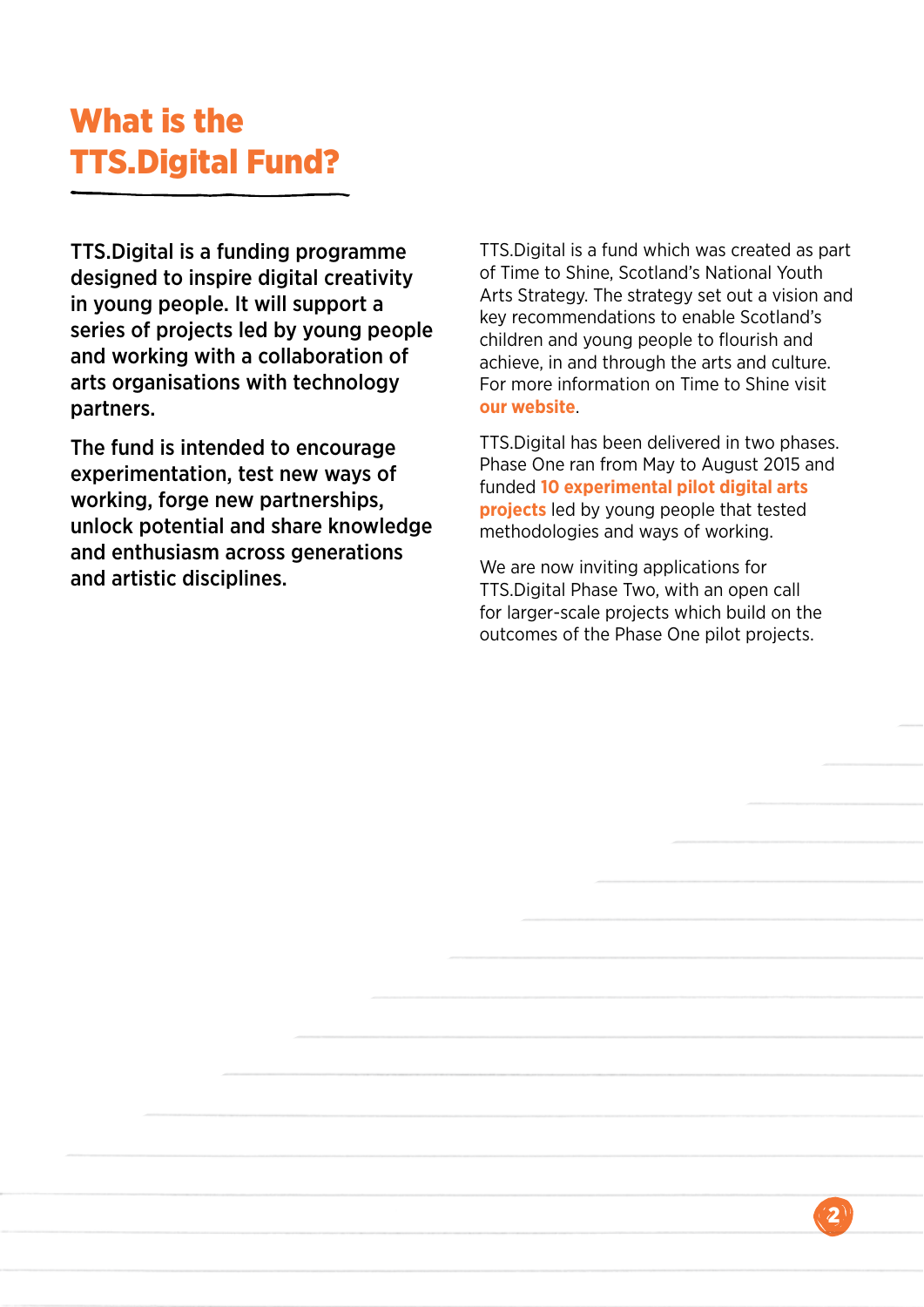# What kinds of projects are we looking to support?

We are looking for applications for large-scale projects (between £50k-100k) which should be delivered between November 2015 and November 2016 and build on the outcomes of the Phase One pilot projects. These projects should be ambitious and on a scale which can reach more young people, or produce more finished or complete work by young people.

We will also accept applications from those who are new to the process, alongside applicants who delivered pilot projects during Phase One of the fund.

The projects must be led by young people and facilitated by arts organisations in collaboration with technology partners, where one or both of the partners has a track record of working with young people.

TTS.Digital is a fund designed to inspire digital creativity in young people, and projects must focus on digital creativity and experimentation. By this we mean using digital tools, working methods, languages and exploring current online cultures and practices. These can either be applied to any of the focus art form areas of Time to Shine, or by using these tools to create new artwork.

The outcomes can be physical or virtual, and can be individual or group projects. But no matter which art form is the focus, the project must be about the current culture of young people – how they interpret, engage in and view the arts.

Projects which primarily focus on enterprise, employability or entrepreneurship **are not** eligible for TTS.Digital. Whilst some of these elements may be an indirect outcome of the project, the key focus of any successful TTS.Digital project must be on the creative excellence and experimentation within a digital context.

Activities delivered as part of the Core Curriculum for Excellence in schools or further education settings **are not** eligible for support as part of TTS.Digital Phase Two.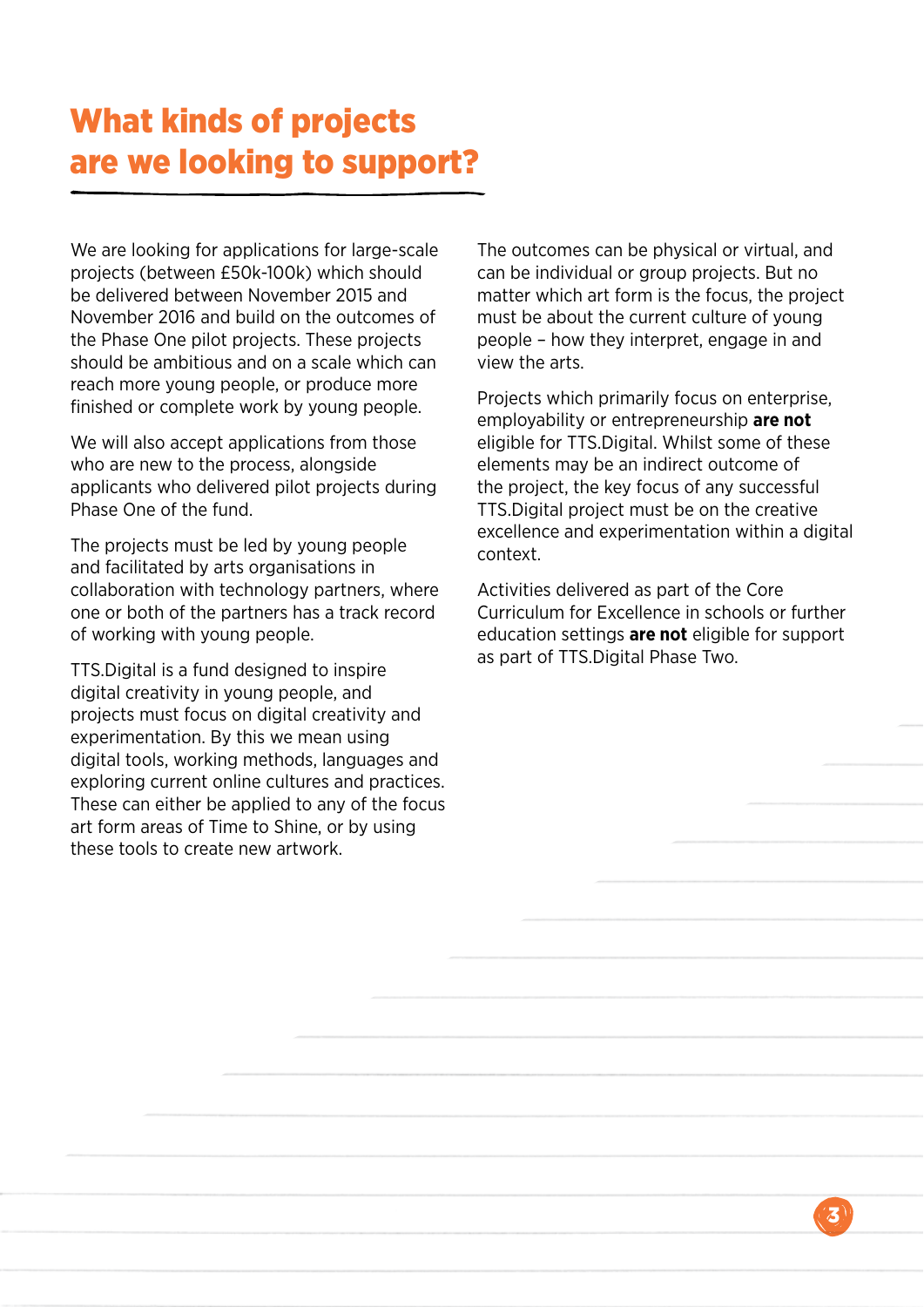# What we will look for in an application?

TTS.Digital is part of the Time to Shine National Youth Arts Strategy. Part of the strategy is to help empower young people to lead and shape the arts of the future. Applications must demonstrate how they will engage with young people and ensure that they have a key decision making role within the project. This should be at the heart of the proposal, and should not be considered an afterthought.

In shaping this project we have worked closely with **[Youth Arts Voice Scotland](http://www.creativescotland.com/what-we-do/latest-news/archive/2014/09/young-scots-to-help-shape-the-future-of-arts-in-scotland)**, a group of young people aged 14-20 who are working with Creative Scotland and Young Scot to shape the future of arts for young people in Scotland. They have identified the key outcomes for TTS.Digital and all applications must address one or more of the following goals:

- Support young people in their discovery of the arts – providing an accessible place encouraging them to get involved for the first time
- • Support young people who cannot currently engage – connecting and overcoming barriers
- Support those already involved on the arts – promoting collaboration, developing skills, linking to the industry
- Redefine the image of the arts in popular culture – profiling the wide remit, ambitions and possibilities of youth arts.

Youth Arts Voice Scotland will also be helping Creative Scotland is assessing the applications, and will be included as part of the selection and decision-making panel for this fund.

Sharing is an essential component of TTS.Digital and all applicants must demonstrate how they will share the activity and outcomes during the lifetime of the project. In addition, in 2016 we will be holding a Time to Shine conference. Whilst projects do not need to be completed for this event, they must be at a stage where activity and information can be shared with the sector.

Finally the outcomes of these projects will be used to feed in to and inform Creative Scotland policy on digital and youth arts in the future. Your work has the potential to play a key role in defining our future policy direction in this area.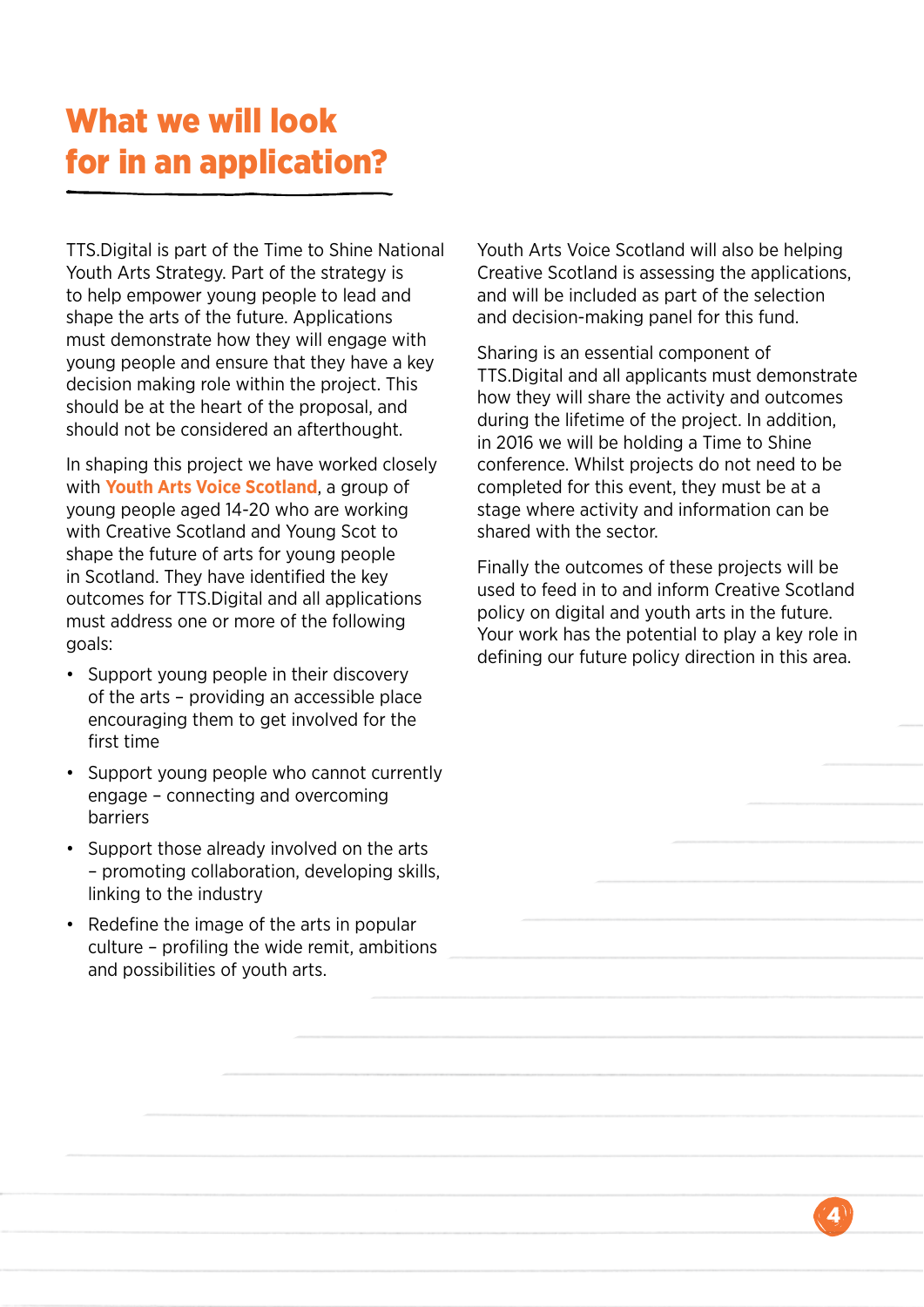# Who Can Apply?

Applications must come from a collaboration between an arts organisation and a technology partner – or a consortium of organisations which contains at least one arts organisation and one technology partner. The organisations must be based in Scotland.

The application can be submitted by either the arts organisation or the technology partner, and must be coordinated by the organisation who intends to be the lead partner on the project. The applicants must demonstrate a proven track record in working with young people – be it through the technology partner, the arts organisation or both parties.

Please note that if either partner is a sole trader or individual – for example if a technology company wishes to partner with an individual artist, or an arts organisation wants to partner with a technology sole trader – then the application will need to be submitted by the constituted organisation and not the individual or sole trader.

Applications from recipients of Creative Scotland Regular Funding, Open Project Funding, Cashback for Creativity, Youth Music Initiative funds and the Youth Arts Hub Development Fund **are eligible** to apply to TTS.Digital, but the proposed project must be additional to any activity which has already been funded through these schemes. For further clarification please speak to your Lead Officer for advice on this issue before you consider putting in an application.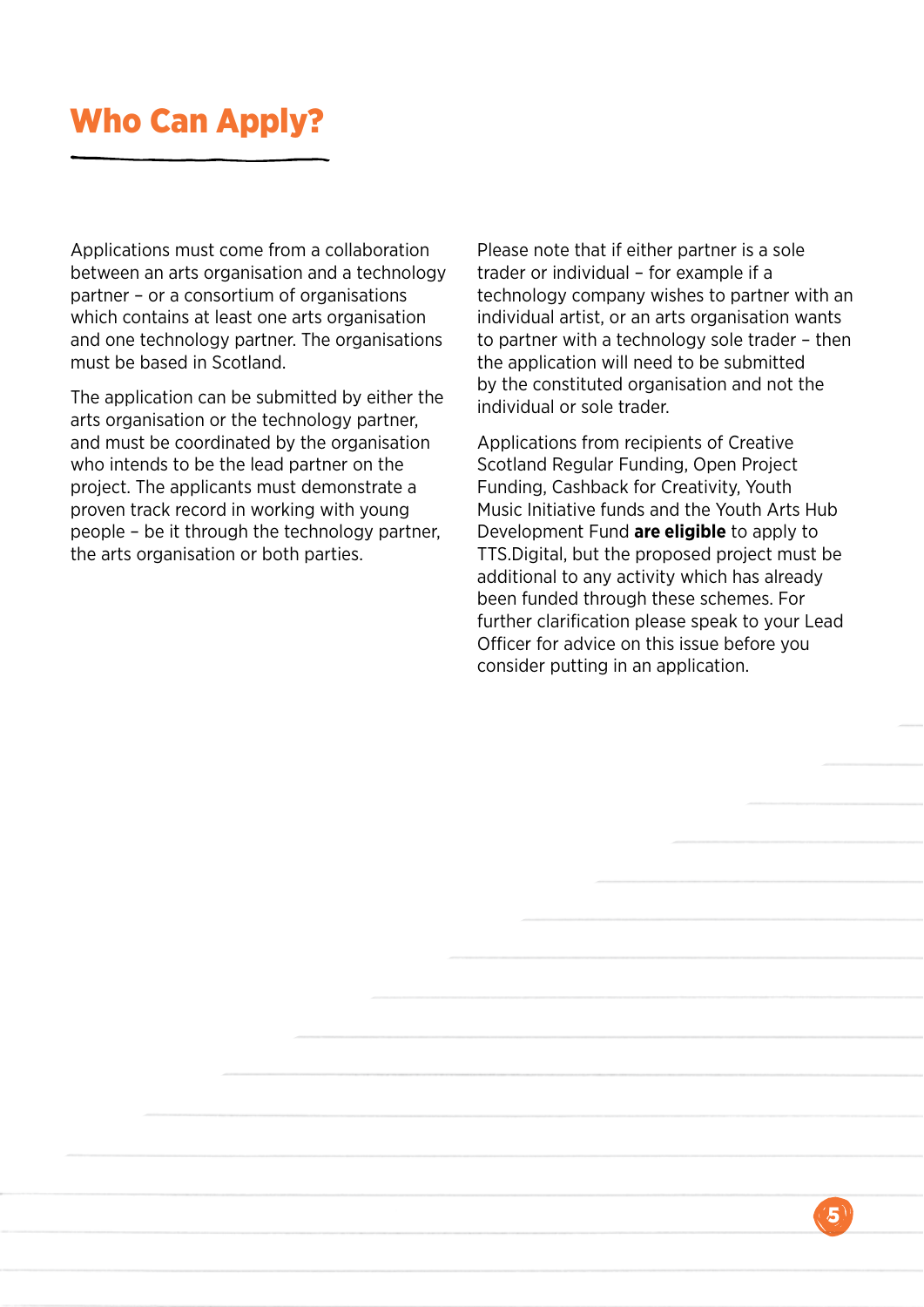### Can you give us any other advice before we make our application?

We would encourage anyone who is considering an application to this fund, to look at the **[Phase One funded pilot projects](http://www.creativescotland.com/what-we-do/latest-news/archive/2015/05/new-funding-announced-for-youth-led-digital-arts-and-culture-projects)**, and particular the results of these projects. We will be providing links to these results on the Creative Scotland website by no later than 12 August 2015.

Additionally on **Wednesday 5 August 2015** we will be holding a learning event in Dundee which will give you an opportunity to find out more about the fund and watch presentations from Phase One pilot projects. Attendance at this event is not essential but is recommended. If you are not able to attend, we will be filming the event, and a video of the presentations will be made available on the Creative Scotland website by no later than 12 August 2015.

The event is free, but ticketed. To sign up please click on the link below:

#### **[2pm, Wednesday 5 August 2015](http://www.eventbrite.co.uk/e/ttsdigital-phase-two-learning-event-tickets-3912004912)**

Finally we have produced a series of FAQs to help applicants. You can read these on **our website**.

 $\mathbf{\hat{6}}$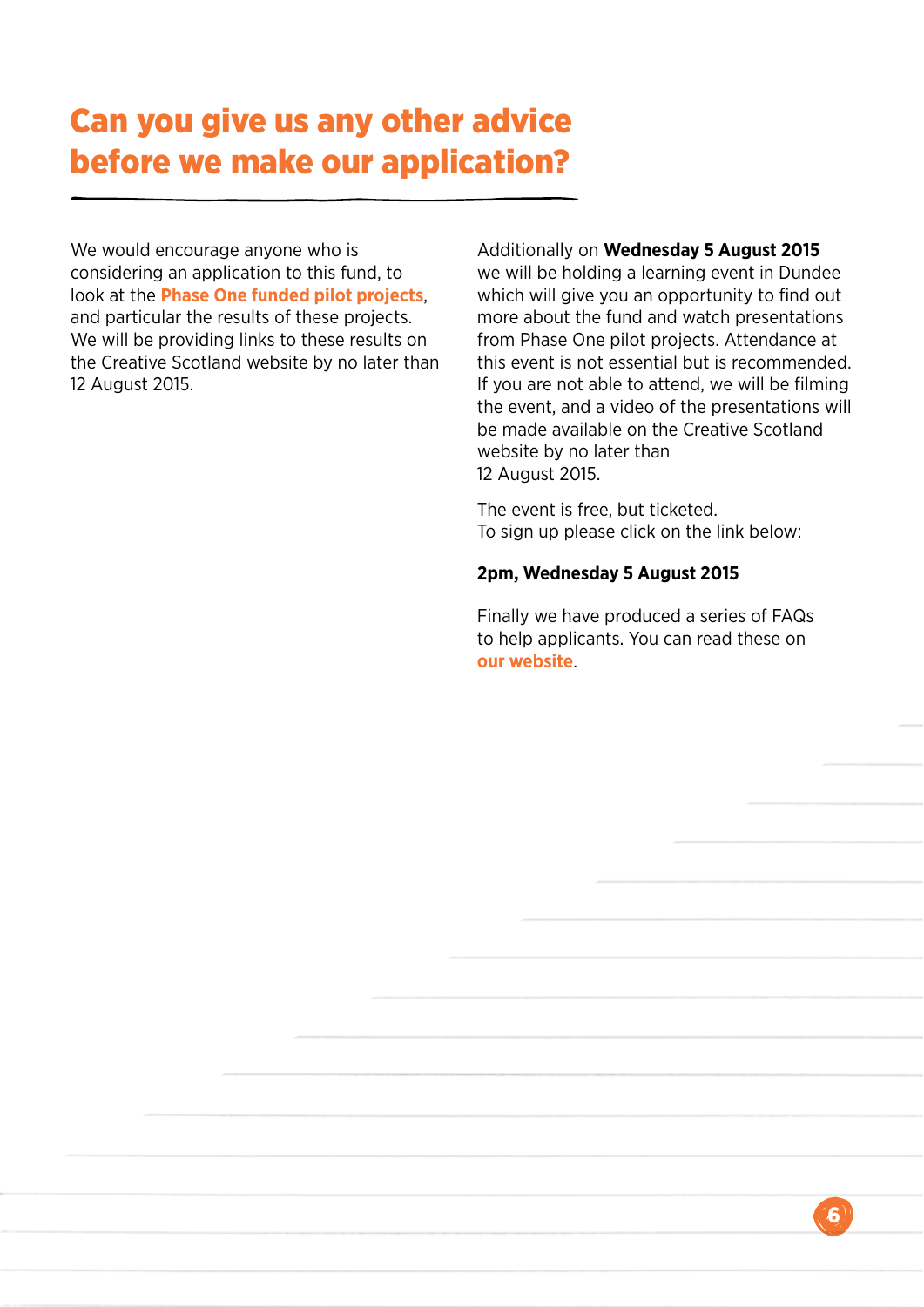# How to apply?

### Application form:

All applications must be made on the **TTS.Digital Phase Two Application Form** which is available on our website **[here](http://www.creativescotland.com/funding/funding-programmes/targeted-funding/tts-digital)**.

### Do you need this information in alternative formats, or do you have any access requirements?

Creative Scotland is committed to offering clear and accessible application processes and programmes that are open to everyone. On request we can provide you with the TTS.Digital guidelines and forms in alternative formats including translations. Access support is available for disabled applicants.

For further information, please contact our Enquiries Service.

Email: **[enquiries@creativescotland.com](mailto:enquiries%40creativescotland.com?subject=)** Telephone: **0845 603 6000** (10am-12pm and 2-4pm, Mon – Fri)

#### What is the funding available?

The total budget for TTS.Digital Phase Two is **£400,000**.

Because of the scale of the projects that we anticipate supporting, we expect applications to be made for between **£50,000 and £100,000**, and we are looking to support between 6-8 projects.

Any projects looking for less than £50,000 should look instead at the **[Open Project Fund](http://www.creativescotland.com/funding/funding-programmes/open-project-funding)**. No applications will be accepted for more than £100,000.

 $\bar{\boldsymbol{q}}$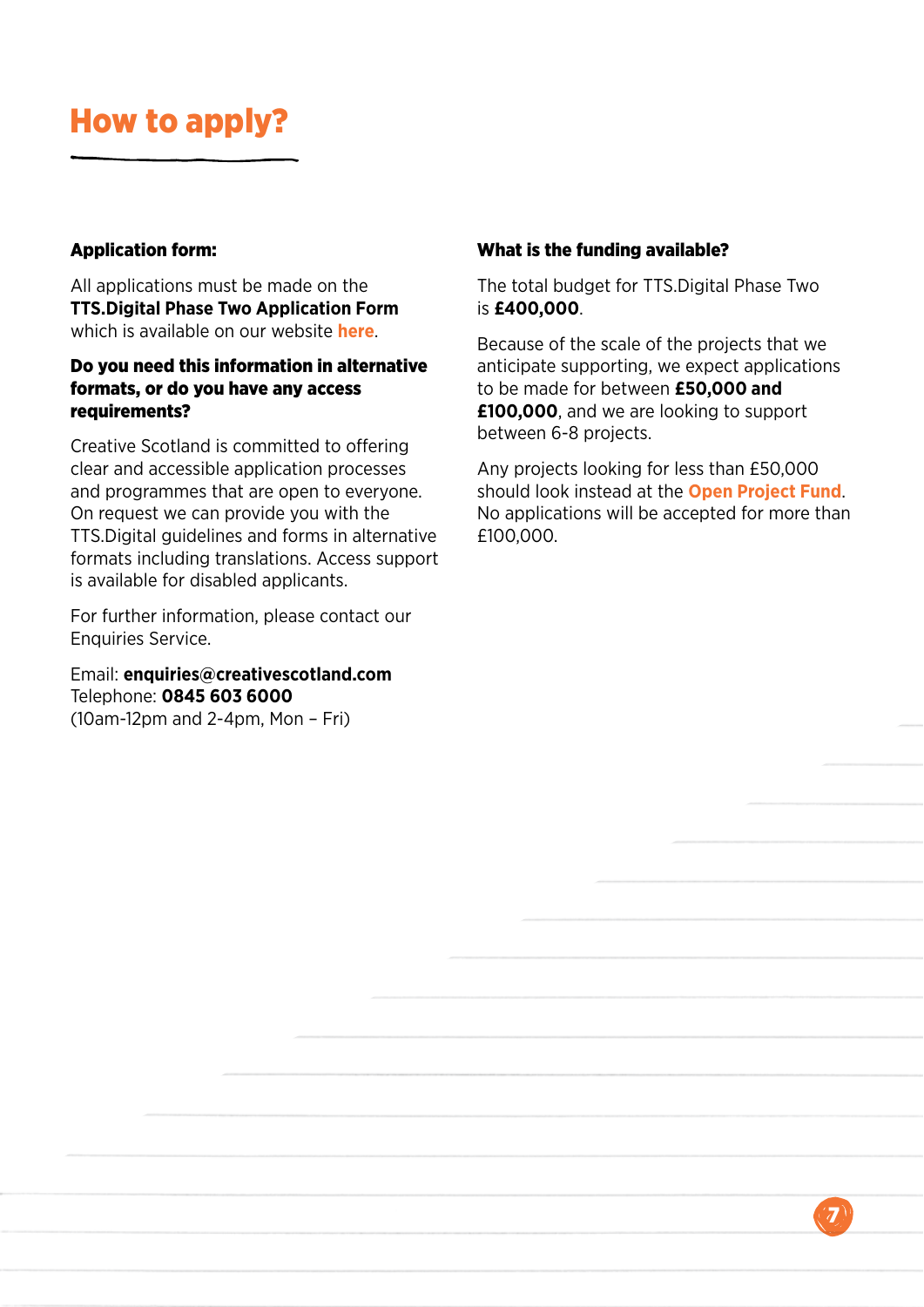### Key information all applications need to supply

In order to understand who you are, and what you're trying to achieve with your project, then there is certain information we need from all applicants to this fund. This is detailed below. Even if you were supported as part of TTS.Digital Phase One, we still expect all applicants to provide this information. If anything isn't clear, please contact our Enquiries Service:

- If you are an organisation applying to Creative Scotland for the first time you must submit a copy of your constitutional documents, and Equal Opportunities or Equalities and Diversity policy
- All lead organisations must supply a copy of their child protection policy and written evidence of a partnership agreement between the arts organisation and the technology partner. For help with this area, please read **[Creating Safety](http://www.creativescotland.com/resources/professional-resources/guidance-and-toolkits/creating-safety)** – our guide to child protection within the arts.
- Applications must be made on the appropriate TTS.Digital Phase Two Application Form and submitted electronically via email, unless a special request has been made and approved in advance.
- Applications must be received by the deadline. Because of the tight timescales on the assessment and decision-making for this fund, any application received after the deadline will not be considered.
- If you are currently awaiting a decision on another funding application to Creative Scotland please let us know in the relevant section on the application form
- All successful projects must happen between November 2015 and November 2016. Whilst you are expected develop your ideas, partnerships and plans as part of this application, you should not commit to any financial outlay before a decision has been made on your application.
- Applicants should read the Guidelines and the **[Standard Terms & Conditions](http://www.creativescotland.com/resources/our-publications/funding-documents/terms-and-conditions)**. You will be asked to check and tick a disclaimer in the Application Form to confirm that you have.
- Applicants are asked to submit one piece of digital media in support of their application. This could be a video, audio file, digital image, game or other piece of digital media and should be submitted as a URL.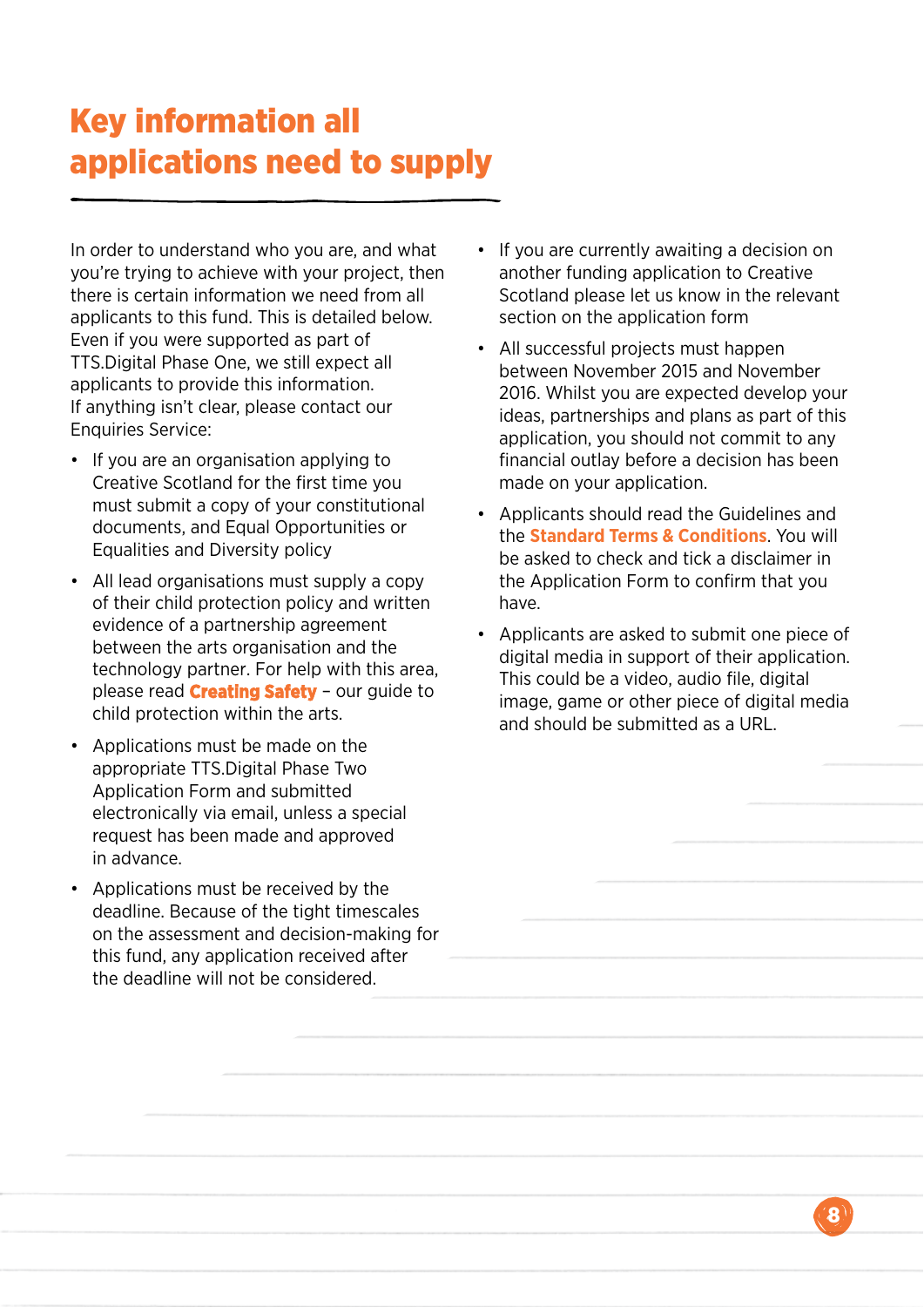### Your budget and financial information

In the application form you will be asked to outline how much money you are applying for, between £50,000 and up to a maximum of £100,000, for this phase of the fund. You will therefore need to supply a provisional budget.

In your budget, if you intend to use other funds or allocate staff time to the project, please distinguish clearly between cash and in-kind costs and cash and in-kind income. Budget information must be complete, accurate and balanced for your application to be eligible.

We are committed to ensuring that activities we fund are inclusive and accessible to a wide range of participants and encourage you to include relevant access costs. For example: British Sign Language interpretation; audio description and captioning; access assistants if required to support travel; Gaelic/Scots translation.

 $\mathbf{Q}$